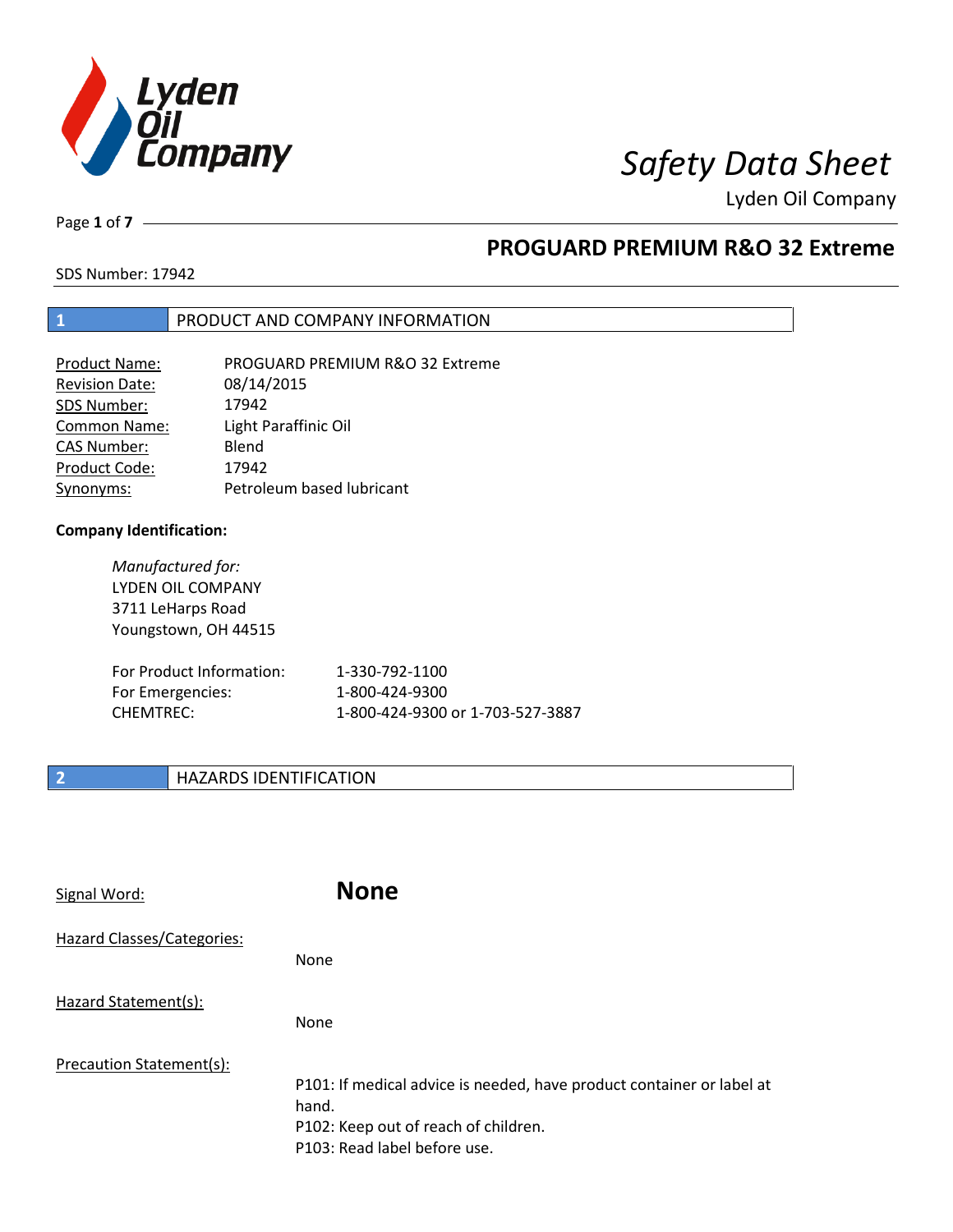

Lyden Oil Company

Page **2** of **7**

### **PROGUARD PREMIUM R&O 32 Extreme**

SDS Number: 17942

Other Hazard Statement(s):

Repeated exposure may cause skin dryness or cracking.

|  | COMPOSITION / INFORMATION ON INGREDIENTS |
|--|------------------------------------------|
|--|------------------------------------------|

Ingredients:

*Mixture of the substances listed below with nonhazardous additions.* 

| <b>Chemical Name</b>        | <b>CAS Number</b> | Percentage |
|-----------------------------|-------------------|------------|
| Petroleum, light paraffinic | 64742-55-8        | >95        |
| Additives                   | N/A               |            |

*\*Any concentration shown as a range is to protect confidentiality or is due to batch variation.*

| $\overline{4}$ | <b>FIRST AID MEASURES</b> |
|----------------|---------------------------|
|                |                           |
|                |                           |

#### Description of First Aid Measures:

| Inhalation:   | If symptoms develop, move victim to fresh air. If symptoms persist,<br>obtain medical attention.                  |
|---------------|-------------------------------------------------------------------------------------------------------------------|
| Skin Contact: | Wash with soap and water. Remove contaminated clothing and wash<br>before reuse. Get medical attention if needed. |
| Eye Contact:  | Rinse opened eye for several minutes under running water. If<br>symptoms persist, consult medical attention.      |
| Ingestion:    | Rinse mouth with water. If symptoms develop, obtain medical<br>attention.                                         |

Symptoms and Effects, both acute and delayed:

No further relevent data available.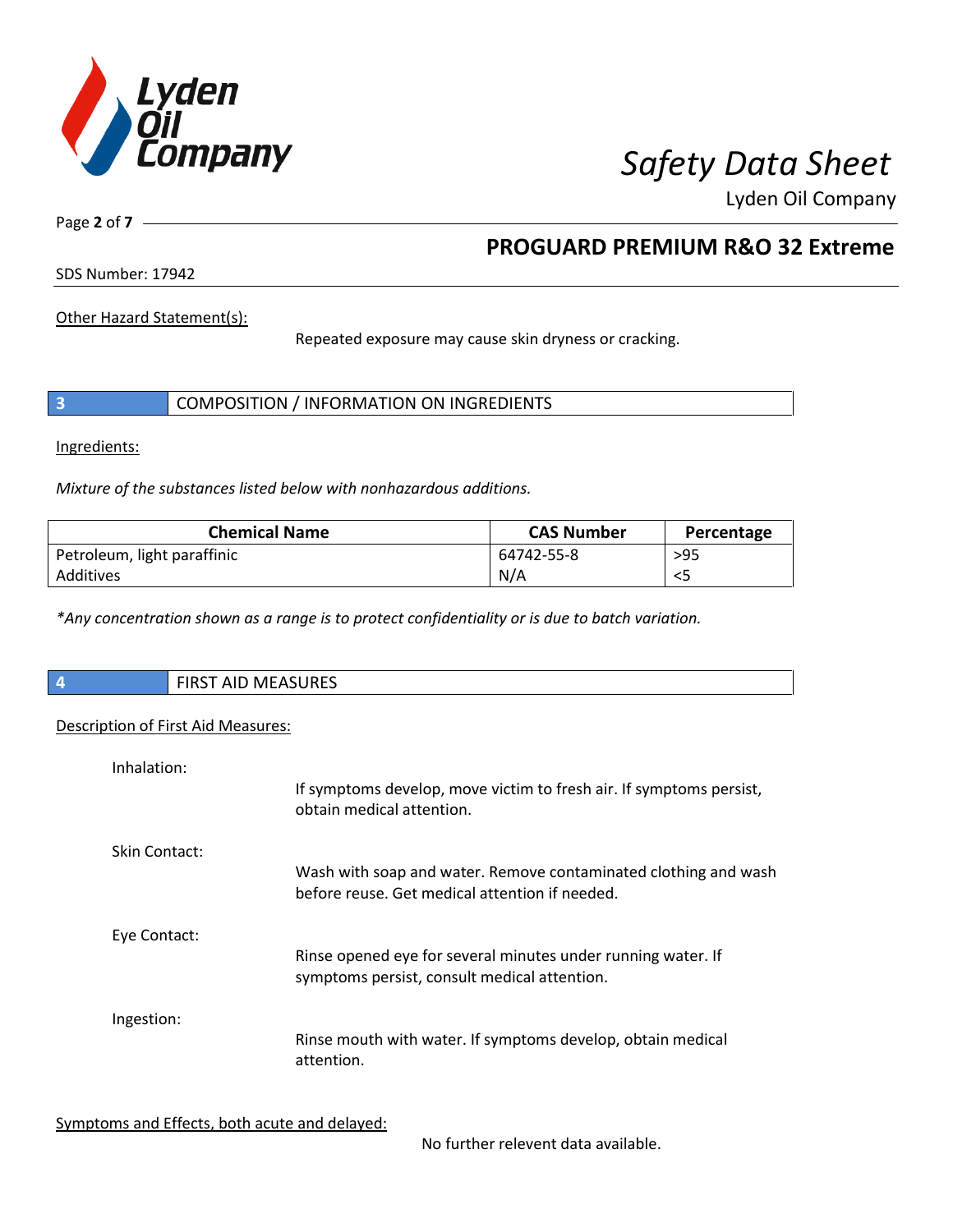

Lyden Oil Company

SDS Number: 17942

Page **3** of **7**

Recommended Actions:

Treat symptomatically. Call a doctor or poison control center for guidance.

| 5<br>FIRE FIGHTING MEASURES               |                                                                                                                                                                                                   |
|-------------------------------------------|---------------------------------------------------------------------------------------------------------------------------------------------------------------------------------------------------|
| Recommended Fire-Extinguishing Equipment: | Use dry powder, foam, or carbon dioxide fire<br>extinguishers. Water may be ineffective in fighting<br>an oil fire unless used by experienced fire fighters.                                      |
| Possible Hazards During a Fire:           | Hazardous combustion products may include: A<br>complex mixture of airborne solid and liquid<br>particulates and gases (smoke). Carbon monoxide.<br>Unidentified organic and inorganic compounds. |
| <b>Recommendations to Firefighters:</b>   | No special measures required.                                                                                                                                                                     |
| 6<br><b>ACCIDENTAL RELEASE MEASURES</b>   |                                                                                                                                                                                                   |
| <b>Personal Precautions:</b>              | Avoid contact with skin, eyes, and clothing.<br>Keep away from sources of ignition.                                                                                                               |
| <b>Emergency Procedures:</b>              | Contain spilled material, collect in suitable and<br>properly labeled containers.                                                                                                                 |
| <b>Environmental Precautions:</b>         | Do not allow to reach sewage system or any water<br>course.                                                                                                                                       |

### **PROGUARD PREMIUM R&O 32 Extreme**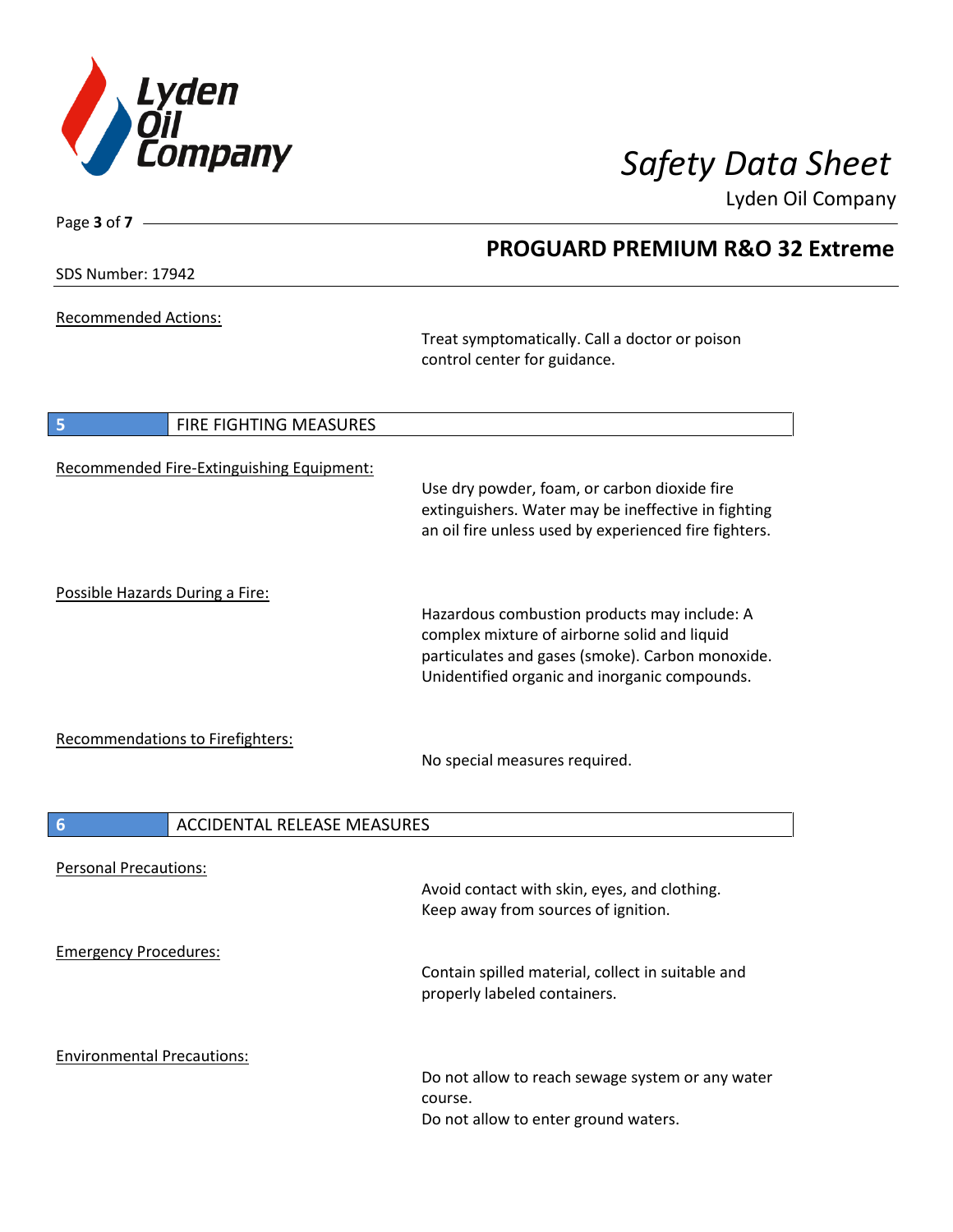

**PROGUARD PREMIUM R&O 32 Extreme**

Lyden Oil Company

SDS Number: 17942

Page **4** of **7**

#### Cleanup Procedures:

Pick up excess with inert absorbant material.

|                              | HANDLING AND STORAGE |                                                   |
|------------------------------|----------------------|---------------------------------------------------|
|                              |                      |                                                   |
| <b>Handling Precautions:</b> |                      | Handle with care and avoid spillage on the floor. |
|                              |                      | Do not cut, weld, drill, grind, braze, or solder  |

container.

Storage Requirements:

Keep container tightly sealed. Keep away from sources of ignition.

#### **8** EXPOSURE CONTROLS / PERSONAL PROTECTION

Exposure Limits:

No data available.

Engineering Controls:

All ventilation should be designed in accordance with OSHA standard (29 CFR 1910.94).

Personal Protective Equipment:

Wash hands before breaks and at the end of work. Use safety glasses and gloves.

#### **9 PHYSICAL AND CHEMICAL PROPERTIES**

| Color:                 | Amber              |
|------------------------|--------------------|
| <b>Physical State:</b> | Liquid             |
| Odor:                  | Data not available |
| Odor Threshold:        | Data not available |
| pH:                    | Data not available |
| <b>Melting Point:</b>  | Data not available |
| <b>Boiling Point:</b>  | Data not available |
| <b>Boiling Range:</b>  | Data not available |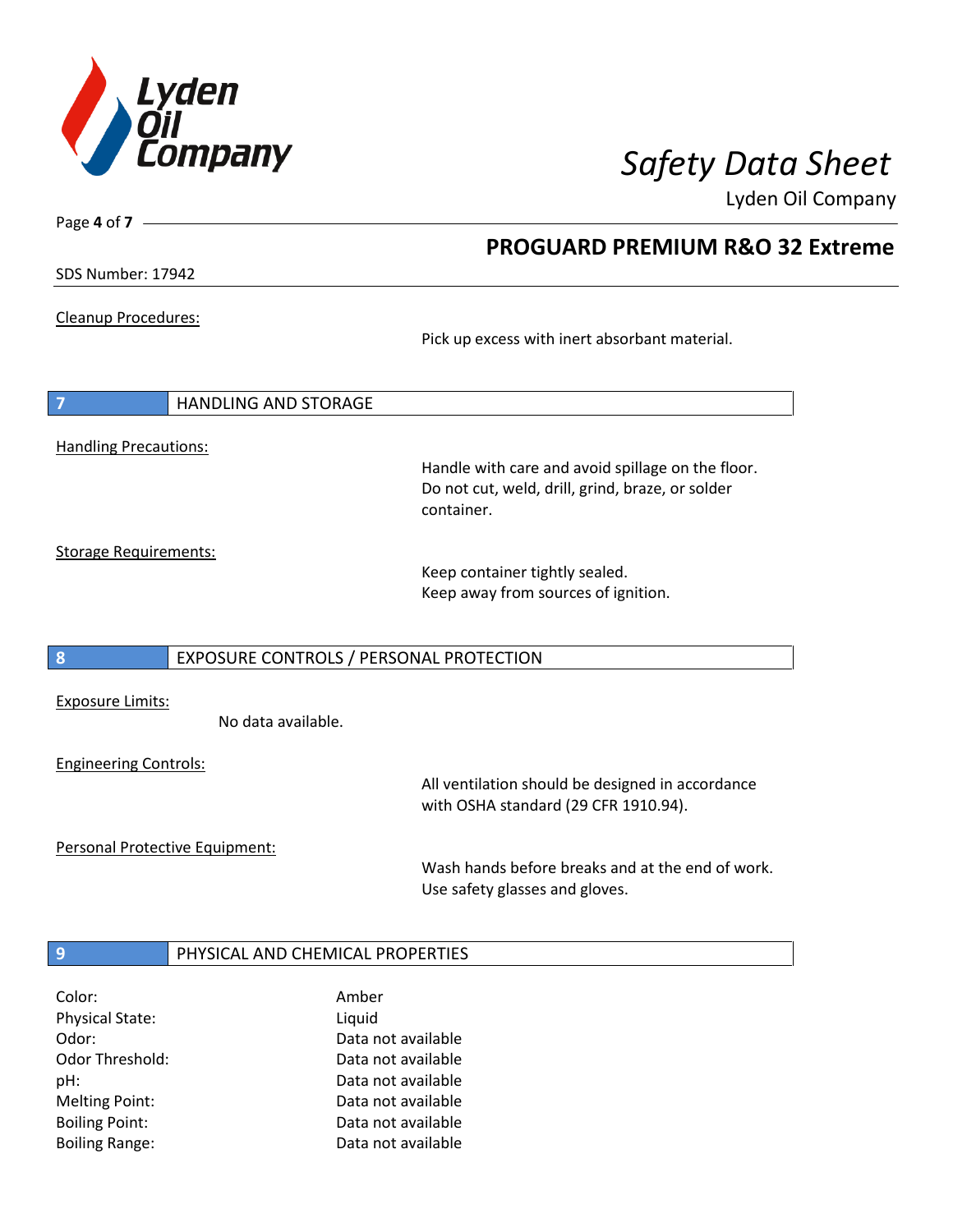

Lyden Oil Company

### Page **5** of **7**

## **PROGUARD PREMIUM R&O 32 Extreme**

#### SDS Number: 17942

| 176.7° C / 350.1° F                         |
|---------------------------------------------|
| Data not available                          |
| Data not available                          |
| Data not available                          |
| Data not available                          |
| Data not available                          |
| 7.17 pounds per gallon at 60° F             |
| Insoluble in water                          |
| Data not available                          |
| 315.6° C / 600.1° F                         |
| Data not available                          |
| 32 mm <sup>2</sup> /sec (kinematic at 40°C) |
|                                             |

| Data not available                          |
|---------------------------------------------|
| Data not available                          |
| Data not available                          |
| Data not available                          |
| Data not available                          |
| 7.17 pounds per gallon at 60°F              |
| Insoluble in water                          |
| Data not available                          |
| 315.6° C / 600.1° F                         |
| Data not available                          |
| 32 mm <sup>2</sup> /sec (kinematic at 40°C) |
|                                             |

| 10                             | STABILITY AND REACTIVITY |                                                                  |
|--------------------------------|--------------------------|------------------------------------------------------------------|
| Stability:                     |                          | Stable under normal conditions.                                  |
| Reactivity:                    |                          | Not reactive under normal conditions.                            |
| <b>Conditions to Avoid:</b>    |                          | Extreme temperature, sparks, open flame, and<br>direct sunlight. |
| <b>Hazardous Reactions:</b>    |                          | No known hazardous reactions.                                    |
| <b>Incompatible Materials:</b> |                          | No further relevant information available.                       |
| <b>Decomposition Products:</b> |                          | Hazardous decomposition products are not<br>expected to form.    |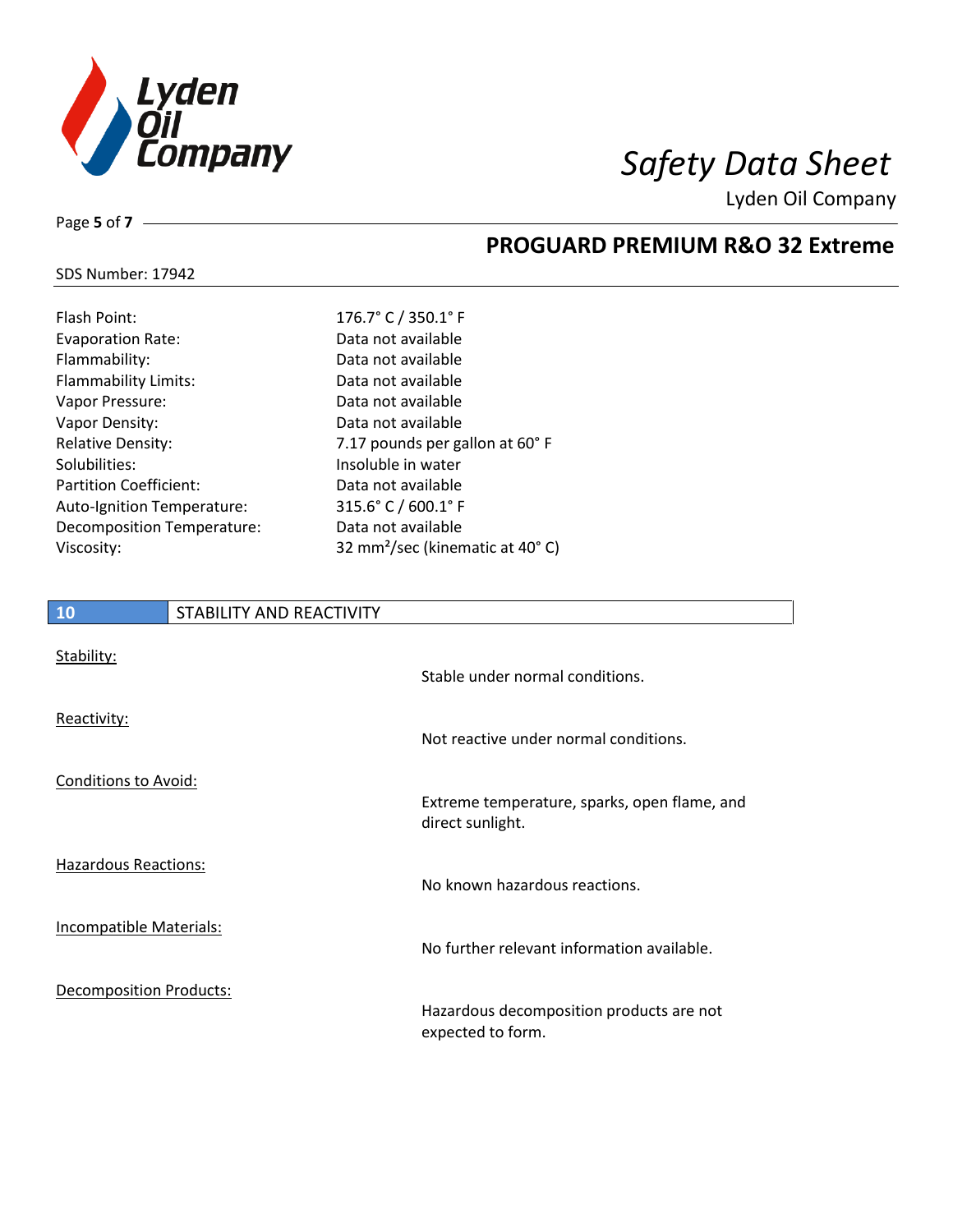

**PROGUARD PREMIUM R&O 32 Extreme**

Lyden Oil Company

SDS Number: 17942

Page **6** of **7**

| 11                             | <b>TOXICOLOGICAL INFORMATION</b>                     |                                                                                                                           |  |  |
|--------------------------------|------------------------------------------------------|---------------------------------------------------------------------------------------------------------------------------|--|--|
|                                |                                                      |                                                                                                                           |  |  |
| Routes of Exposure:            |                                                      | Skin and eye contact are the primary routes of<br>exposure although exposure may occur following<br>accidental ingestion. |  |  |
| <b>Exposure Effects:</b>       |                                                      |                                                                                                                           |  |  |
|                                |                                                      | Repeated skin contact may cause dermatitis or an<br>oil acne.                                                             |  |  |
| <b>Measures of Toxicity:</b>   |                                                      | No test data available.                                                                                                   |  |  |
|                                |                                                      |                                                                                                                           |  |  |
|                                | Carcinogenic/Mutagenic Precautions:                  | Non-carcinogenic and not expected to be<br>mutagentic.                                                                    |  |  |
|                                |                                                      |                                                                                                                           |  |  |
| 12                             | <b>ECOLOGICAL INFORMATION</b>                        |                                                                                                                           |  |  |
| <b>Ecological Precautions:</b> |                                                      | Avoid exposing to the environment.                                                                                        |  |  |
| <b>Ecological Effects:</b>     | No specific environmental or aquatic data available. |                                                                                                                           |  |  |
|                                |                                                      |                                                                                                                           |  |  |
| 13                             | DISPOSAL CONSIDERATIONS                              |                                                                                                                           |  |  |
|                                |                                                      |                                                                                                                           |  |  |
| Disposal Methods:              |                                                      |                                                                                                                           |  |  |
|                                |                                                      | Dispose of waste material in accordance with all<br>local, state, and federal requirements.                               |  |  |
| Disposal Containers:           |                                                      | Use properly approved container for disposal.                                                                             |  |  |
|                                |                                                      |                                                                                                                           |  |  |
| <b>Special Precautions:</b>    |                                                      | Do not flush to surface waters or drains.                                                                                 |  |  |